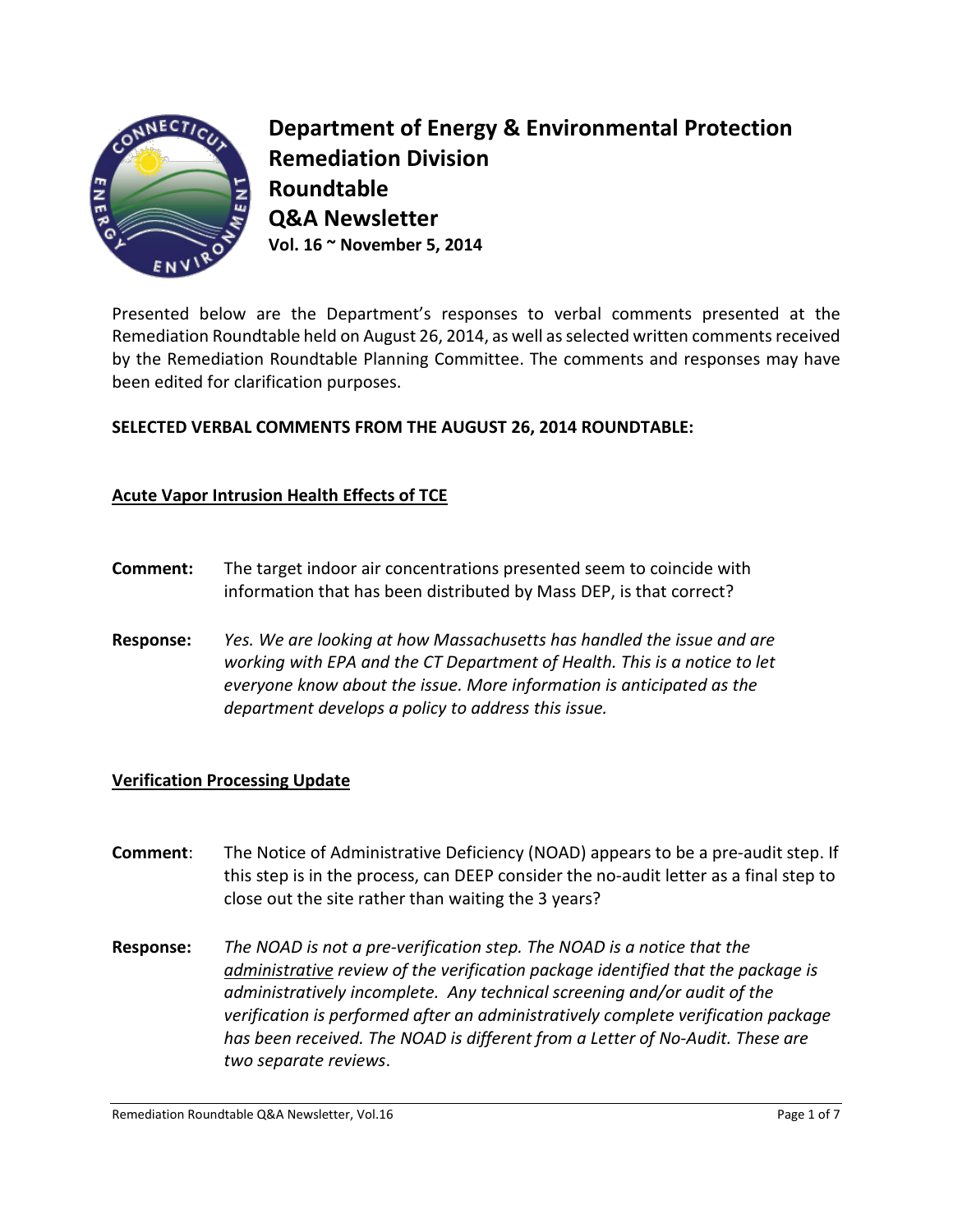- **Comment:** It would be beneficial if DEEP could determine closure at the time of verification, not wait for 3 years. Could the No Audit letter be changed to make it a final decision? If DEEP re-opens the case after the verification, the Responsible Party (RP) may not have funding to do the required work.
- **Response**: *A verification rendered by an LEP is a written final opinion authorized by the Commissioner. Although the verification stands on its own merit, DEEP recognizes that stakeholders still need some level of assurance whether the verification will be selected for an audit. Therefore, DEEP strives to issue one of two response documents within 60 to 90 days of receipt of the verification. The response document will either be a Notice of Audit or a Letter of No-Audit.*

*The Letter of No-Audit is not a final decision by the Commissioner regarding the adequacy of a verification. The letter does not state or imply that the Commissioner agrees with or approves of the verification. The letter only states that the Commissioner has decided not to audit the technical validity of the verification.* 

*Upon issuance of the Letter of No-Audit, the verification is filed. The Department has no intention to pick it back up on our own initiative. However, if the Commissioner has reason to believe that a verification was obtained through the submittal of materially inaccurate or erroneous information, or otherwise misleading information material to the verification or that misrepresentations were made in connection with the submittal of the verification, or if the Commissioner becomes aware that there has been a violation of law or that the remediation may have failed to prevent a substantial threat to public health or the environment, he may initiate an audit – even after three years has elapsed.*

- **Comment:** How can an RP be confident when DEEP has issued a no further Audit letter that an audit will not occur over the next three years?
- **Response:** *As prefaced above, the Commissioner expects that all stakeholders should have the expectation that all LEPs will abide by the Standard of Care, and that stakeholders should have that level of comfort in a verification*.

*To date, DEEP has not reversed a decision not to audit a verification. We have been notified, in accordance with the LEP regulations, of a condition that became known subsequent to the verification; however, the situations were addressed outside of an audit.*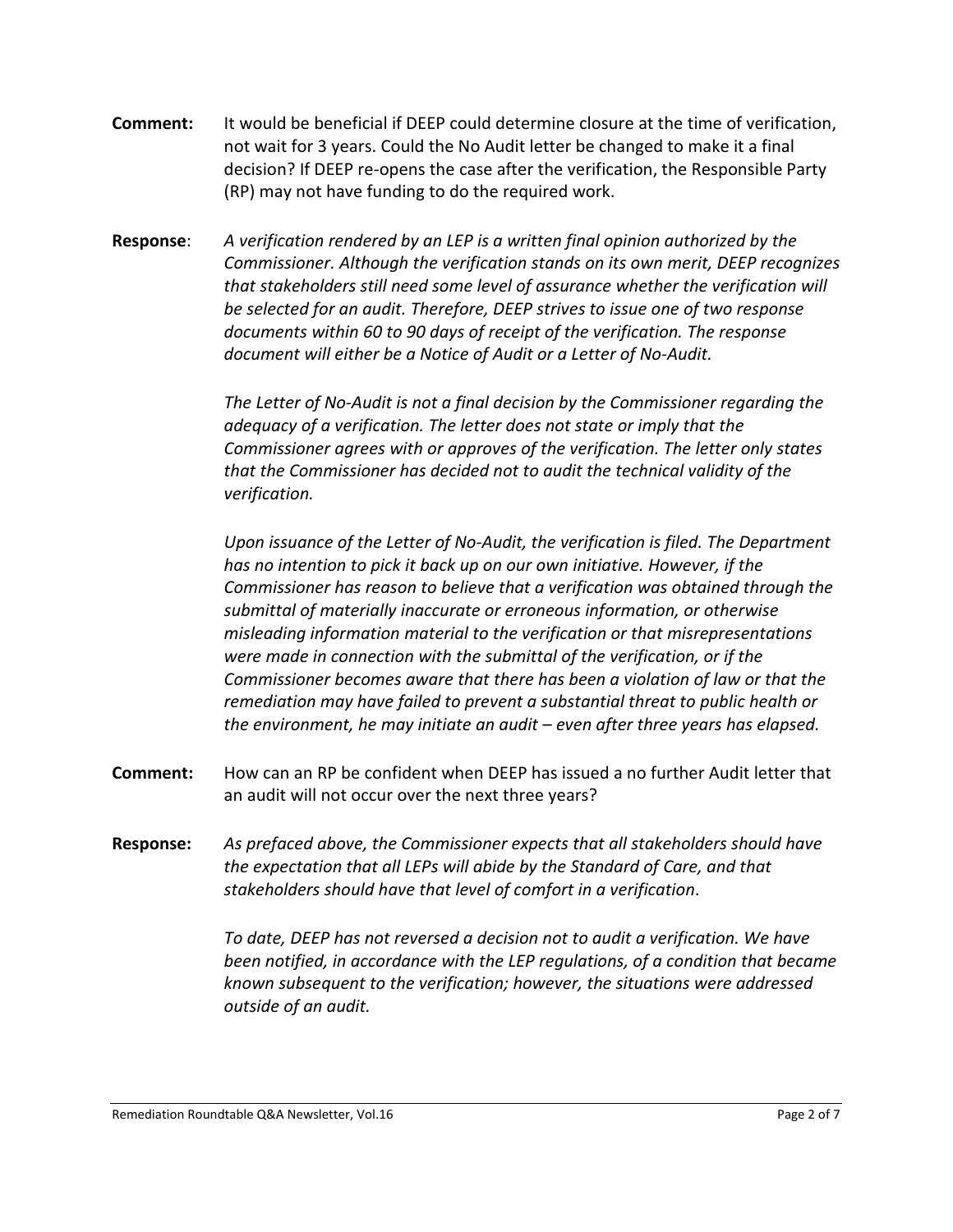#### **Risk Evaluation Report Update**

- **Comment:** Does the CDM Smith report contain recommendations for Legislation?
- **Response**: *Yes, there are suggestions for both policy and Legislative changes. The Department will need to research and analyze these comments before making further legislative changes. The [Evaluation of Risk Based Decision Making](http://www.ct.gov/deep/cwp/view.asp?a=2715&q=541998&deepNav_GID=1626) report by CDM Smith has been published on the DEEP Website.*
- **Comment**: What is the process going forward?
- **Response**: *A Public Forum occurred on September 10th where CDM Smith presented their findings and recommendations. DEEP then sought public input on the findings and suggestions contained in the report until September 30, 2014. Those [comments and suggestions](http://www.ct.gov/deep/cwp/view.asp?a=2715&q=541998&deepNav_GID=1626) can be found posted on the DEEP website. DEEP Staff continues to evaluate the report and public comments received. Further steps have not been established at this time.*

#### **Transformation Roadmap**

| Comment:         | Will there be an opportunity for comment on the DEEP response and<br>recommendations from the Risk Evaluation Report before it goes to legislature?                                                                                                                                                                                        |
|------------------|--------------------------------------------------------------------------------------------------------------------------------------------------------------------------------------------------------------------------------------------------------------------------------------------------------------------------------------------|
| <b>Response:</b> | Since there is a very short turnaround, (November), the DEEP response report will<br>not be provided to the public for comment before it is given to the Legislature<br>and the public. However, there will continue to be ample time for comment after<br>the report is released and before any type of legislative changes are proposed. |
| <b>Comment</b>   | For current projects that may follow the guidelines set forth in a particular<br>Discussion Document, can LEPs just proceed with the project or does an approval<br>from DEEP required?                                                                                                                                                    |
| Response:        | Until RSR Amendments are adopted through the regulation adoption process,<br>current regulations still apply. Therefore, Commissioner Approvals that may be<br>required under the current RSRs will still be required, rather than any self-<br>implementing provisions being recommended in the Wave 2 Discussion<br>Documents.           |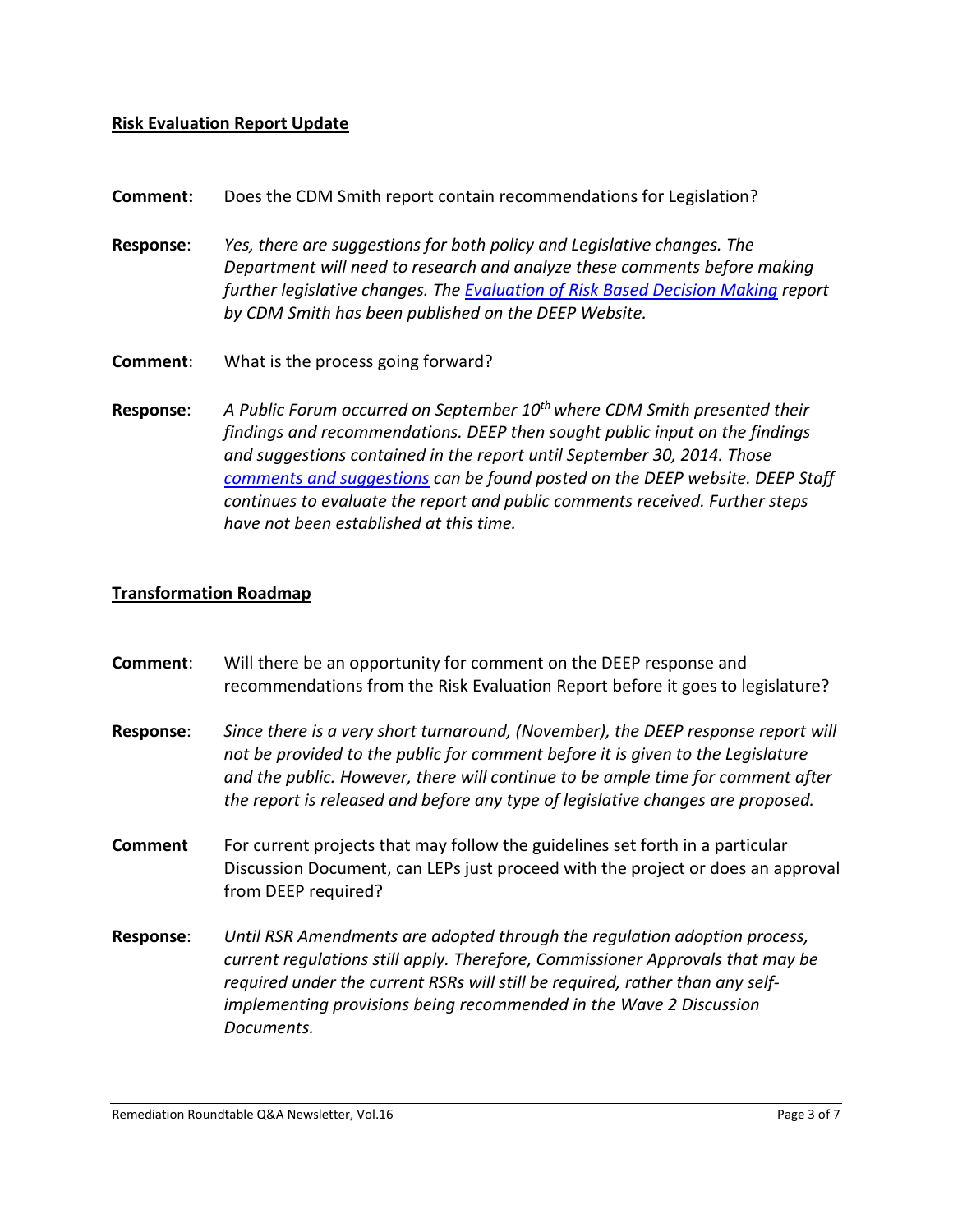# **Groundwater Technical Impracticability Overview**

| Comment:         | Will the long-term obligation include a financial assurance and monitoring<br>requirement for all sites?                                                                                                                                                                                                                                        |
|------------------|-------------------------------------------------------------------------------------------------------------------------------------------------------------------------------------------------------------------------------------------------------------------------------------------------------------------------------------------------|
| <b>Response:</b> | Yes, you should assume that most sites will have long-term obligations.                                                                                                                                                                                                                                                                         |
| Comment:         | Do you require a legal document for long-term obligations?                                                                                                                                                                                                                                                                                      |
| <b>Response:</b> | Yes, we are working on that now and are evaluating the Stewardship Permit<br>concept.                                                                                                                                                                                                                                                           |
| Comment:         | If we complete treatment in the source area, can we apply for a TI if the plume<br>cannot be treated?                                                                                                                                                                                                                                           |
| Response:        | The applicant would need to show us that they have tried to treat the plume<br>and/or perform a feasibility study to show treatment is not possible. The<br>Department would not approve a TI if the applicant simply just removed the<br>source and nothing further. ITRC have several quideline documents about the<br>treatment feasibility. |

# **Critical Aspects of Laboratory Testing**

| Comment:  | Are labs that are certified by Connecticut also certified for toxicity testing?                                                                                                                                                                                                                                              |
|-----------|------------------------------------------------------------------------------------------------------------------------------------------------------------------------------------------------------------------------------------------------------------------------------------------------------------------------------|
| Response: | No. The testing done for toxicity is approved and overseen by the DEEP and the<br>Environmental Laboratory Certification Program (ELCP) has historically not<br>certified labs for this testing.                                                                                                                             |
| Comment:  | How would you recommend the public deal with tentative identified compounds<br>(TICs)?                                                                                                                                                                                                                                       |
| Response: | Treat them as additional polluting substances when solid waste/soils testing is<br>done and TICs are indicated on a final report. If TICs are noted in a drinking water<br>or wastewater final report, it is best that the recipient discuss with the lab issuing<br>the report to see what action, if any, should be taken. |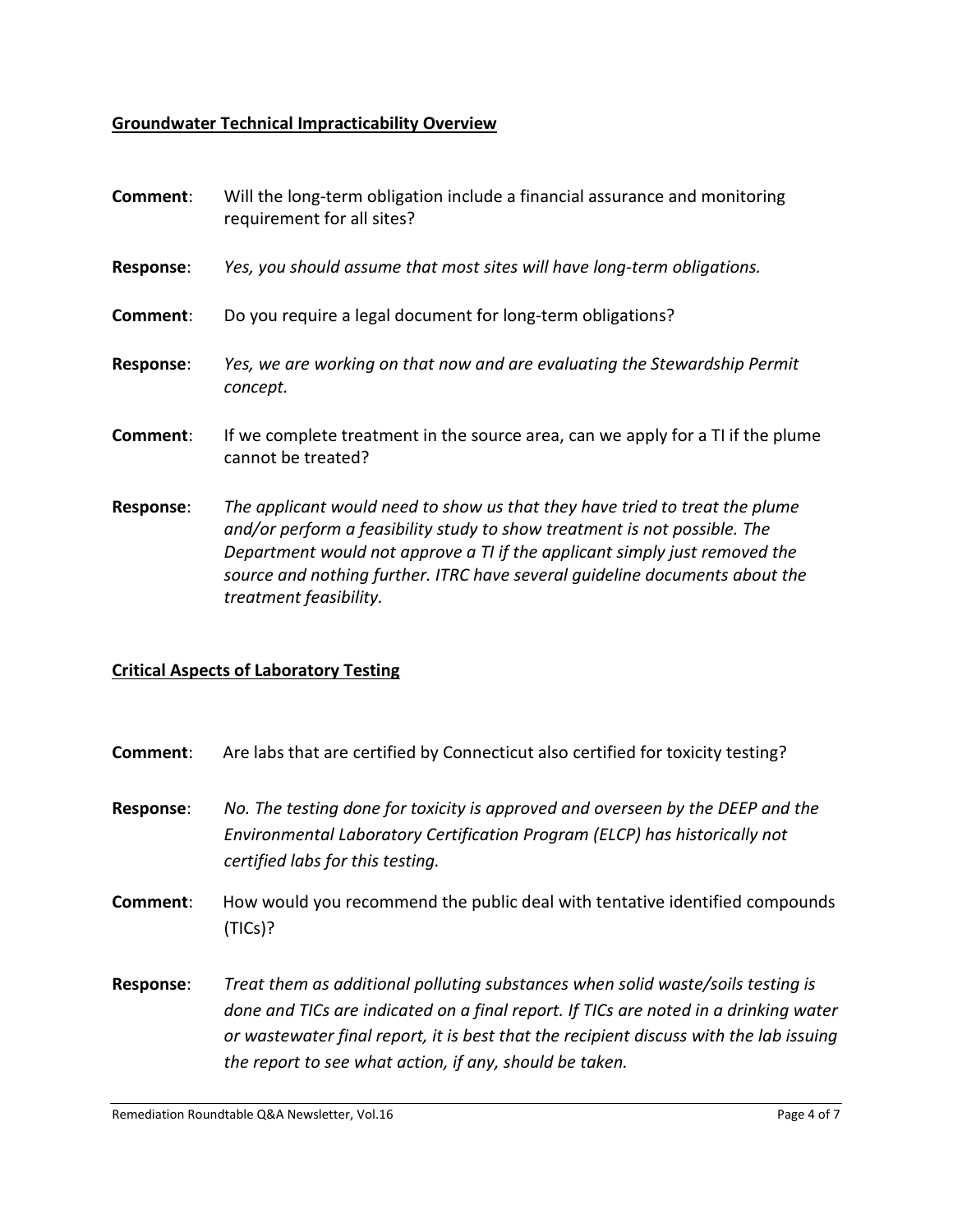- **Comment**: In general, are the labs you have inspected in compliance with your requirements?
- **Response**: *Yes, most labs, in general, have met certification requirements. Through the last 15 years, only 2 to 3 labs have had serious deviations where the ELCP was required to revoke their certifications and shut down the labs.*
- **Comment**: CT DEEP has the Reasonable Confidence Protocols (RCP) in place; does a lab need to meet RCP?
- **Response**: *Although the RCP methods are based on the SW-846 methods and are also considered guidance documents, CT can specify which sections of each SW-846 method, that are written as an RCP method, should be conducted to meet RSR criteria. It has been helpful to labs to utilize the Appendix 1 tables of the RCP methods that outlines the quality control analyses CT has recommended be performed for a given RCP method.*
- **Comment**: If a lab is certified by the State of CT does that mean that lab is in compliance with RCP?
- **Response**: *Using the RCP methods only applies to solid waste/soils testing. If a lab is certified by the DPH for that matrix, then it needs to demonstrate that it can utilize the RCP methods in analysis.*

*A lab can be certified by the DPH to perform drinking water or wastewater testing and laboratories will not use RCP methodology for analyzing these type of matrices.*

## **CT Brownfield Program**

**Comment**: Some of the programs in your presentation are underutilized. Have you done any research on why municipalities do not use these programs? Any outreach to municipalities?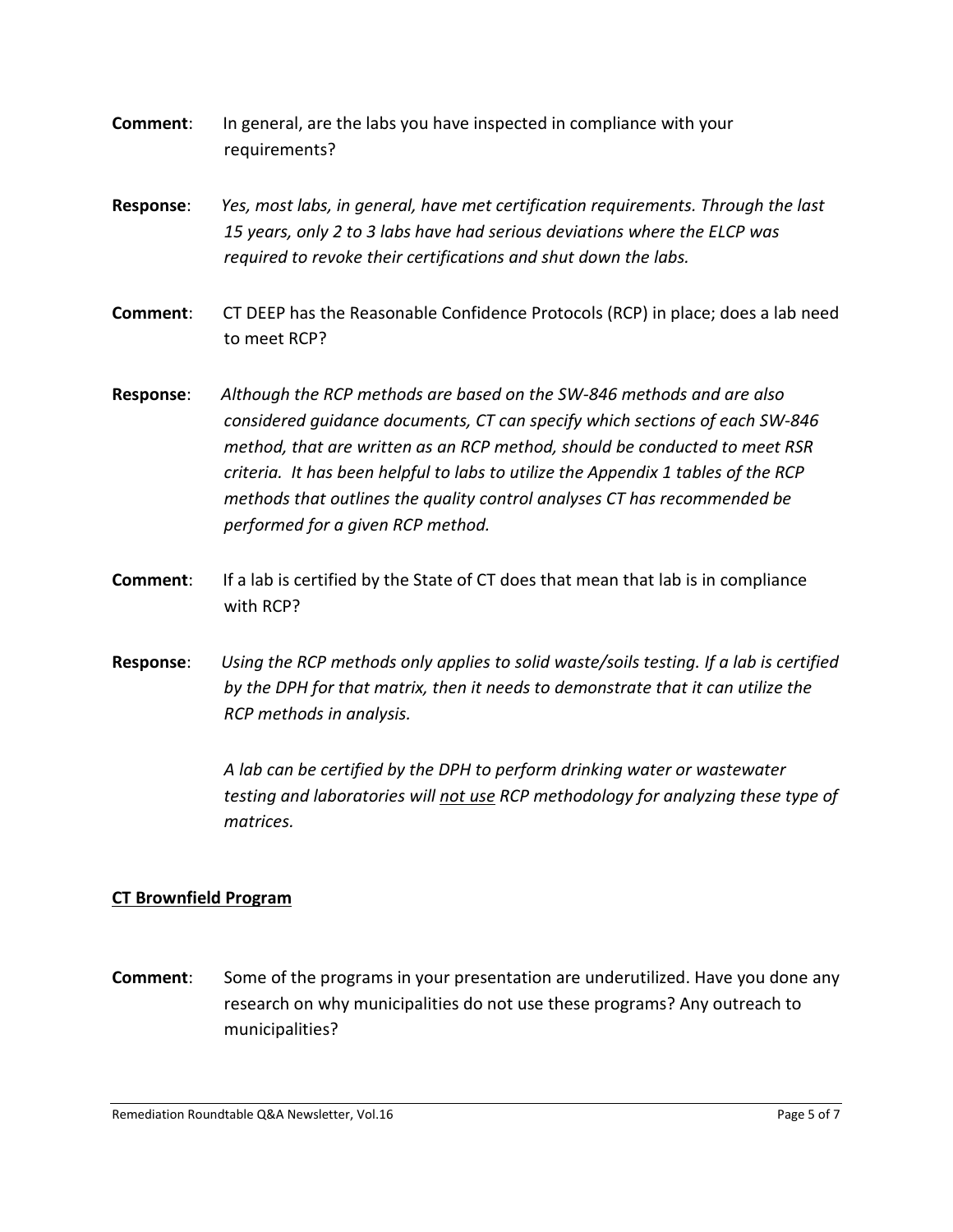**Response:** *The Department has made great efforts in recent years to let the cities and towns know these programs are available to them and we will continue to do outreach to cities, towns, and regional groups such as councils of government. If you know any towns and cities would like to use these programs, please let us know and please help us spread the word to people who are interested.* 

## **SELECTED WRITTEN COMMENTS**

- **Comments:** Just a comment on the TCE target indoor air concentrations (TACs) being discussed for residential and occupational settings: They seem low and may be pushing the analytical capability of typically used equipment. It is understandable to set the goal to zero tolerance in a residential setting; however, in an industrial/commercial setting it may be hard to achieve the discussed concentrations, even where TCE has not been used for many years.
- **Response:** *It should be made clear is that it is not necessarily intended that indoor air samples be collected to compare to the TACs being discussed. The current RSR volatilization criteria (VolC) for TCE (both groundwater and soil vapor) are based off a TAC of 5 µg/m3. The purpose of discussing TACs for the acute effects of TCE is so a comparison can be made to current criteria. For example, the acute TCE TAC is 8 µg/m3 in the occupational setting, so if you have concentrations below a building that exceed 1.6x the industrial/commercial VolC, there may be a risk of exceeding the acute TCE TAC in the building. In that situation, we would recommend taking measures to quickly reduce the concentrations in the environment or break the exposure pathway.*

*Please note that, if indoor air monitoring is being conducted to demonstrate RSR compliance, DEEP approval is required prior to the implementation of any indoor air monitoring program. In addition, DEEP must consult with DPH to make sure that the sampling plan is appropriate.*

**Comment:** For 2015 a goal was given for Statewide Reclassification of GW. In other words, the maps for the entire state will be updated. Will the process of reclassifying a site from GA to GB change? As you know, getting GW down to the GWPC for benzene or TCE can take a long time, even after remediation. For GA areas with public water a reclassification from GA to the "old" GB/GA while natural attenuation is working (i.e., temporary reclassification) may be a reasonable solution to allow more verifications.